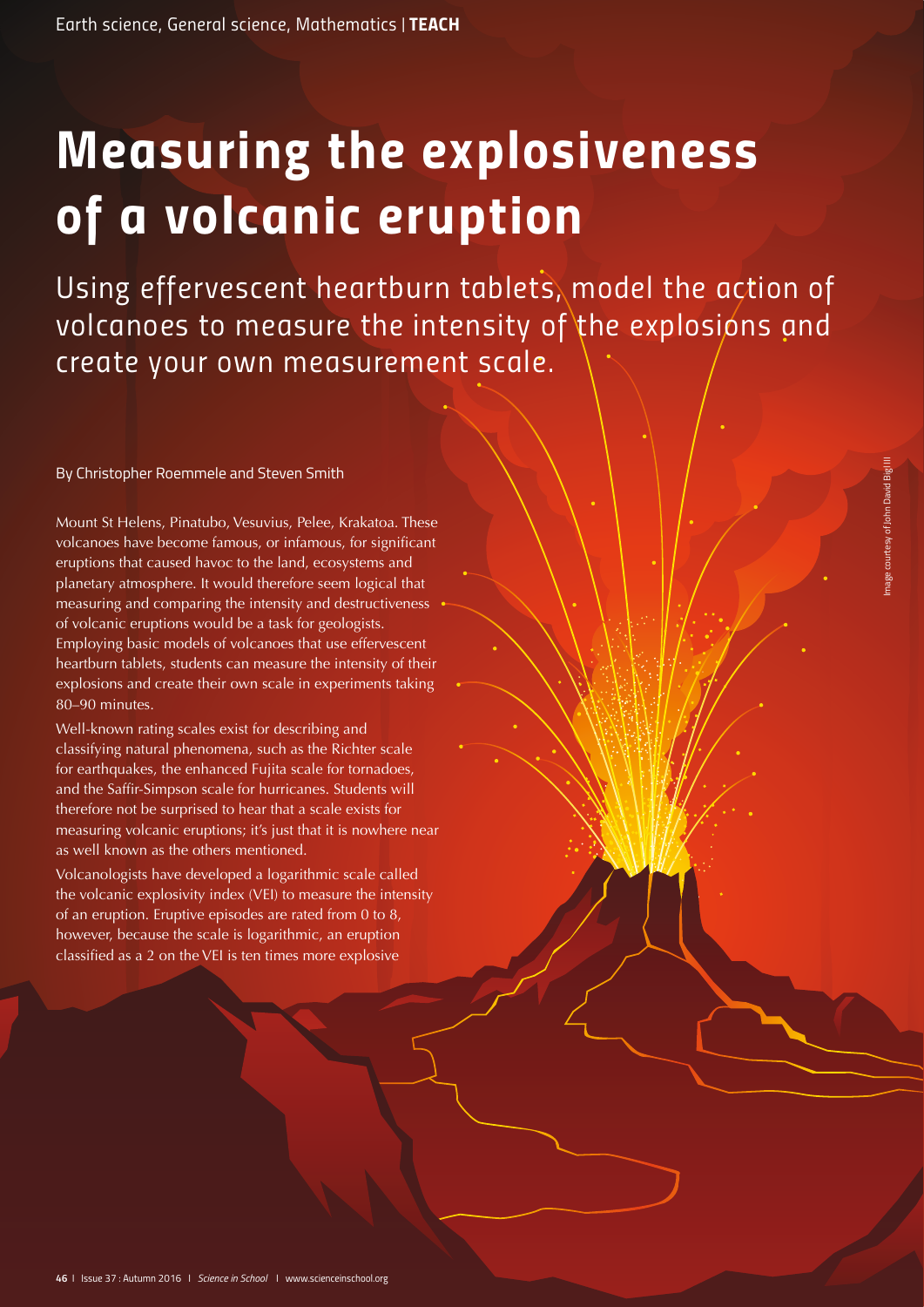*REVIE*

*W*

Image courtesy of Christopher Roemmele



*A group of students get ready to create an eruption: teamwork and timing is essential.*

than an eruption rated as a 1, while a VEI of 3 is 100 times more explosive than a VEI of 1. Logarithmic scales are fairly common throughout science, and representative examples that students should become familiar with are the Richter scale, the pH scale and the Hertzsprung–Russell diagram. The logarithmic aspect of explosivity is based on the volume of tephra that is expelled during an eruption (tephra is the material, such as lava, ash, and rock, that is ejected from the volcano). Volcanologists also look at the plume height, or how high the erupting cloud of ash reaches into the atmosphere during an eruption. How far into the surrounding area the erupting gas and tephra are blown is also considered.

Comparing the 1980 Mount St Helens (a VEI-5) disaster to a VEI-8 eruption is like comparing a firecracker to a briefcase of C-4 explosive. Although Mount St Helens caused a significant level of damage to the surrounding region, the explosion produced by a VEI-8 eruption would be 1000 times greater, causing widespread destruction for hundreds or even thousands of miles. On the other end of the spectrum, volcanic activity at Kilauea in Hawaii is non-explosive, churning out lots of lava and tephra without explosive fanfare. So if Mount St Helens is a firecracker, then Kilauea resembles a melted chocolate bar oozing out of its packaging.

Why do volcanic eruptions behave

so differently? Although each behaves in a unique way as the result of many variables, it is possible to make some generalisations about explosivity based on the nature of the magma – the molten rock and other materials underneath the surface of the volcano. Magmas that are silica-rich are often very viscous, with large amounts of trapped gas, and they tend to erupt violently because the gases cannot escape easily. The more viscous the magma, the larger the energy needed to expel gases within it. These trapped gases build up pressure until they achieve enough force to blast out of their confinement and are released in a single, explosive event. Low explosivity occurs when magma has a low viscosity. Gases escape readily from such magmas, and fluid lava burbles out periodically and non-explosively. As an analogy for students, try blowing through a straw into a glass of milk, and notice how easily bubbles form and rise to the top and burst: this is analogous to the low-silica, low-viscosity mafic lava. Then repeat using a milkshake. But wear a towel! It is much more difficult to blow a bubble, but when you do, the milkshake explodes outward, causing a large upheaval.

## *Modelling eruptions*

This activity allows students to create pressurised gas within closed plastic bottles. Before doing this activity



**AARTHUM** 

Most science teachers are probably familiar with "chemical volcanoes", but this article presents a novel and interesting use of this classical activity. In fact, the authors propose using a chemical volcano to devise and build a customised VEI scale, helping students to fully understand the meaning of this scientific and technical instrument. The article is written in a plain and enjoyable style, which presents scientific information interspersed with vivid metaphors linked to common experience. The methodological approach is enquiry-based and involves making hypotheses and testing them by modifying experimental conditions, another added value that makes this activity very suitable for promoting scientific reasoning. Finally, it is a beautiful example of science communication, soundly researched and funny at the same time: if I see a picture of Kilauea, I won't be able to help thinking of "a melted chocolate bar oozing out of its packaging".

Giulia Realdon, Italy

أسراها المسحائين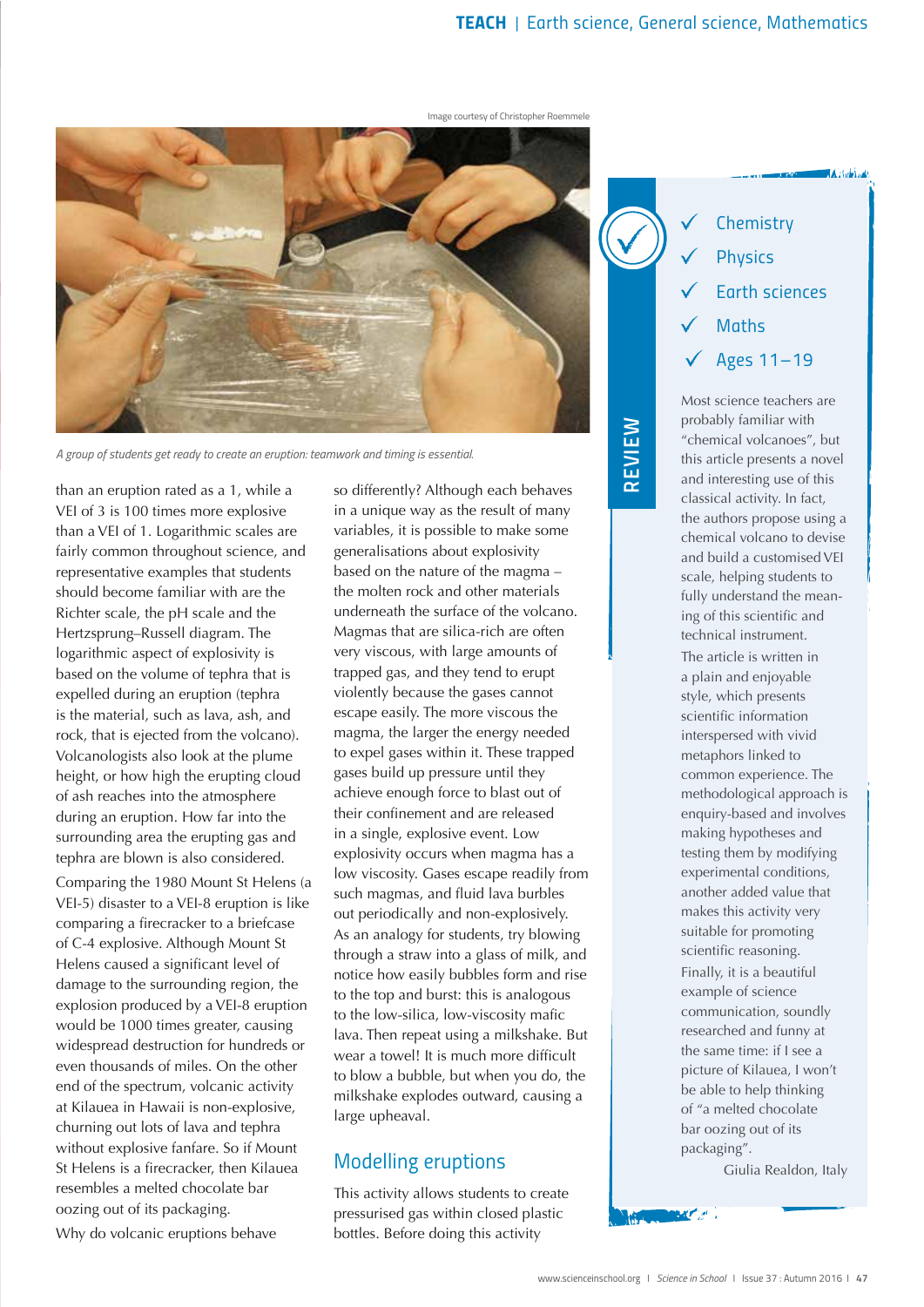

*Waiting to poke a hole in the plastic cover, students prepare to measure aspects of the eruption.*

• Rubber bands

- Plastic food wrap
- **Toothpicks**
- A stopwatch or timer
- Lab coats
- Paper towel (optional)

### *Procedure*

1. Develop and write a hypothesis, considering what will happen when the tablet is added to the liquid, and what will happen as the number of tablets increases and the temperature of the water changes.

*Higher VEI eruptions may extend beyond the basin!*

- 2. Fill the plastic bottle with water, level with the bottom of the cap screw.
- 3. Add about ½ teaspoon of washing-up liquid to the water.
- 4. Place the bottle in the centre of the tray.
- 5. Break the tablets into pieces (making sure hands are dry) to fit them through the bottle neck. We also recommend that the tablet pieces are placed on a towel and slid into the bottle when the experiment is ready to begin.
- 6. One student should slide the tablet into the bottle, while another covers the opening with plastic wrap, and a third secures the plastic tightly with a rubber

band (using multiple loops) at the top of the bottle to prevent air from entering. Teamwork and co-ordination are key to this sequence, so it should be practiced in a dry run several times until the students can perform it in about 8 seconds.

- 7. The reaction should be plainly visible immediately. After less than a minute, one person should poke a hole in the plastic to allow the eruption to occur (use judgment as to when to poke the hole, as the intensity of the eruption may force the plastic and rubber band off on its own).
- 8. The rest of the students must be ready to record the approximate height of the eruptive plume and the lateral distance it travels, using metre rules.
- 9. Measure the duration of the eruption with a stopwatch.
- 10. When the eruption is deemed complete, the tephra collected in the tray should be poured into a measuring cylinder. If some tephra has erupted explosively beyond the pan, or has perhaps hit the ceiling, estimate the missing quantity (which is not difficult since it will likely be visible as sudsy water).
- 11. Record the observations and features of the eruption in a data table.

## Indigestion or heartburn tablets such as Alka-Seltzer® are the source of gas as these tablets contain both citric acid and sodium bicarbonate, which react to form carbon dioxide once they are mixed with water. Each group of students should start with six tablets,

although be sure to keep a large quantity on hand for errors and failed eruptions. The groups will measure how much material each 'volcano' produces by catching the 'lava' in a flat container and then measuring the volume collected.

with students, collect several 500 ml plastic bottles and remove the labels.

Increasing the amount of Alka-Seltzer changes the pressure inside the model volcanoes and thus the magnitude and style of eruption. Changing the temperature of the water will also affect the eruption. Students can then determine the resulting effect on the eruption and create their own VEI rating.

## *Materials*

- 500 ml plastic bottle
- **Water**
- 6 effervescent heartburn tablets
- Washing-up liquid
- Metre rule
- A large flat tray
- Measuring cylinder
- Safety goggles